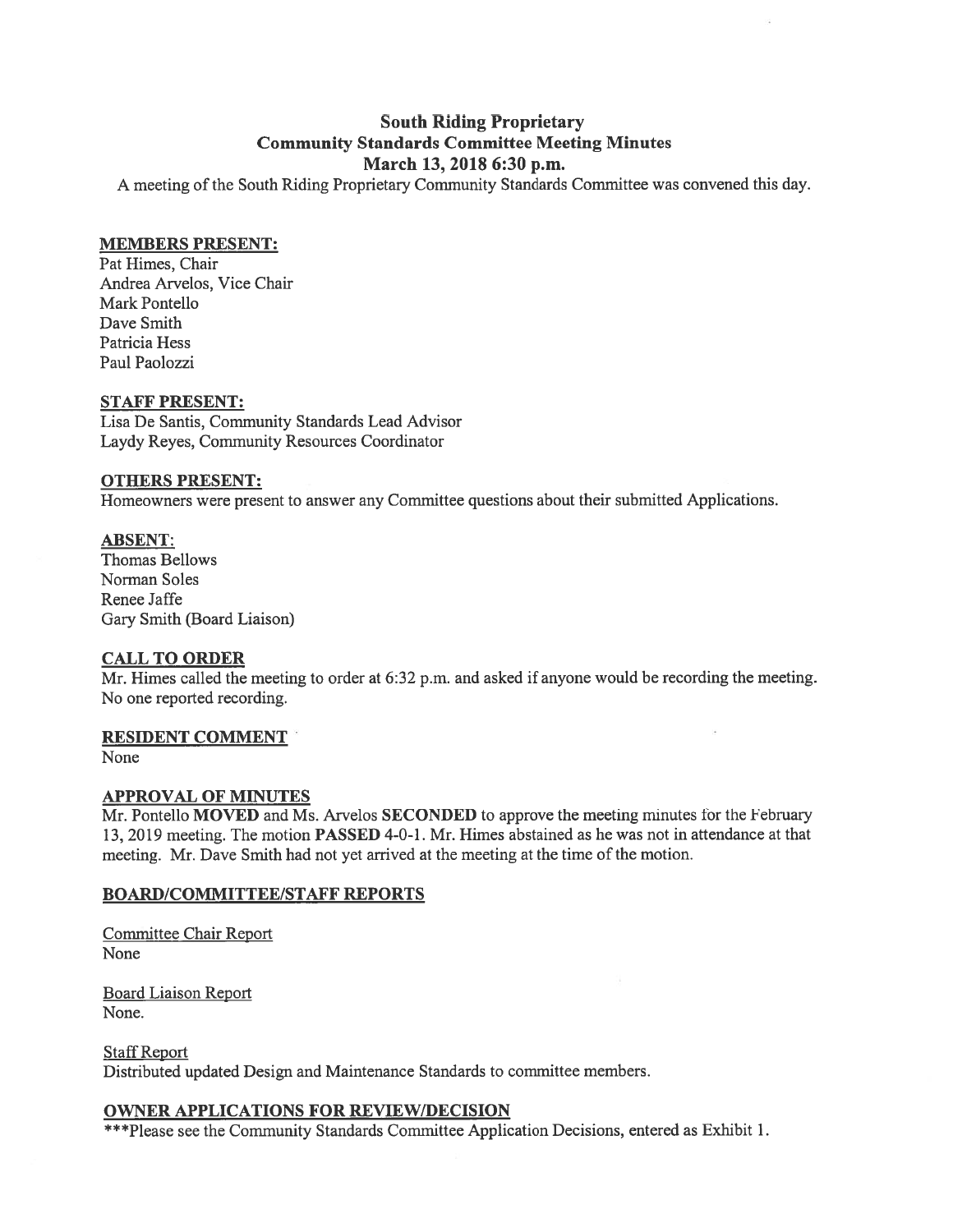#### **EXECUTIVE SESSION**

Mr. Pontello MOVED and Ms. Arvelos SECONDED to enter Executive Session at 7:32 p.m. to discuss rules hearings. The motion **PASSED** unanimously.

Mr. Pontello MOVED and Ms. Arvelos SECONDED to exit Executive Session at 7:35p.m. The motion PASSED unanimously.

#### **MATTERS FOR DISCUSSION**

The Committee nominated Mr. Pontello for re-appointment to the Committee. Mr. Pat Himes MOVED and Mr. Paul Paolozzi SECONDED. The motion PASSED unanimously.

The Committee nominated Ms. Renee Jaffe for re-appointment to the Committee. Mr. Pat Himes **MOVED** and Mr. Mark Pontello SECONDED.

## **ADJOURNMENT**

Mr. Pontello MOVED and Ms. Arvelos SECONDED to adjourn the meeting at 7:37 p.m.

The next meeting will be held at South Riding Center, Wednesday, April 10, 2019 at 6:30 p.m.

Signed: Pat Himes, Community Standards Committee Chair

Date Approved: April 10, 2019